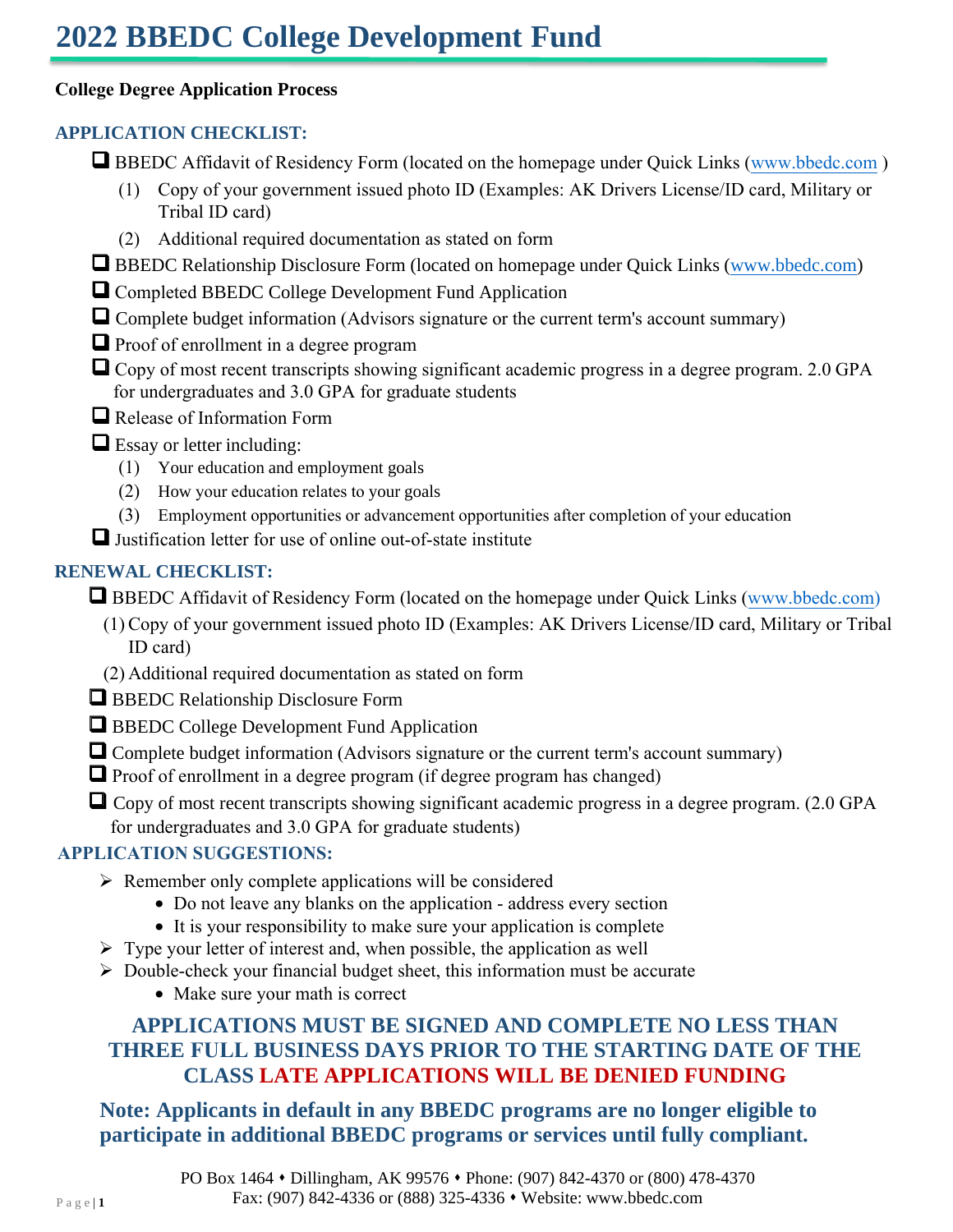# **BBEDC COLLEGE DEVELOPMENT FUND PROGRAM APPLICATION**

| Address: No. 2016. The Committee of the Committee of the Committee of the Committee of the Committee of the Committee of the Committee of the Committee of the Committee of the Committee of the Committee of the Committee of |                                                                     |                         |
|--------------------------------------------------------------------------------------------------------------------------------------------------------------------------------------------------------------------------------|---------------------------------------------------------------------|-------------------------|
|                                                                                                                                                                                                                                |                                                                     | State: <u>Zip:</u> Zip: |
|                                                                                                                                                                                                                                |                                                                     |                         |
|                                                                                                                                                                                                                                |                                                                     |                         |
| University/College or High School Enrolled In: _________________________________Cumulative GPA: __________                                                                                                                     |                                                                     |                         |
| College Credits Earned to Date: College Major: Expected Degree: College Credits Earned to Date:                                                                                                                                |                                                                     |                         |
| How did you learn about this program? $\Box$ $\Box$ $\Box$                                                                                                                                                                     | BBEDC Program Other<br>Liaison Website<br><b>Staff</b><br>Directory | Describe Other          |
| Why did you apply for this program and how will it assist you?                                                                                                                                                                 |                                                                     |                         |

# **Educational History:** Name: Location: (city/state) Major course or Subject: Dates Attended: Graduated Date: High School: From: To: College: (list all attended) Other Training/Education: **Budget: Enrollment Information: Description Amount Course Credit Hours** Tuition \$ Books \$ Fees *TOTAL*  $\mathbb{S}$ *\$\_\_\_\_\_\_\_\_\_\_\_\_ Personal Contribution\$*\_\_\_\_\_\_\_\_\_\_\_\_ **Class Start Date:**  $\mathcal{L}$  , we have the set of the set of the set of the set of the set of the set of the set of the set of the set of the set of the set of the set of the set of the set of the set of the set of the set of the set of the  $\mathcal{L}$  , we have the set of the set of the set of the set of the set of the set of the set of the set of the set of the set of the set of the set of the set of the set of the set of the set of the set of the set of the

#### *AMOUNT REQUESTED FROM BBEDC \$ Not to exceed \$1,500.00*

**\_\_\_\_\_\_\_\_\_\_\_\_\_\_\_\_\_\_\_\_\_\_\_\_\_\_\_\_\_\_\_\_\_\_\_\_\_\_\_\_\_\_\_\_\_\_\_\_\_\_\_\_\_\_** 

**\_\_\_\_\_\_\_\_\_\_\_\_\_\_\_\_\_\_\_\_\_\_**

#### **Advisor Signature\***

**Date** 

*\*If unable to provide advisors signature please provide copy of current term's account balance*

PO Box 1464 Dillingham, AK 99576 • Phone: (907) 842-4370 or (800) 478-4370 Fax: (907) 842-4336 or (888) 325-4336 ⬧ Website: www.bbedc.com